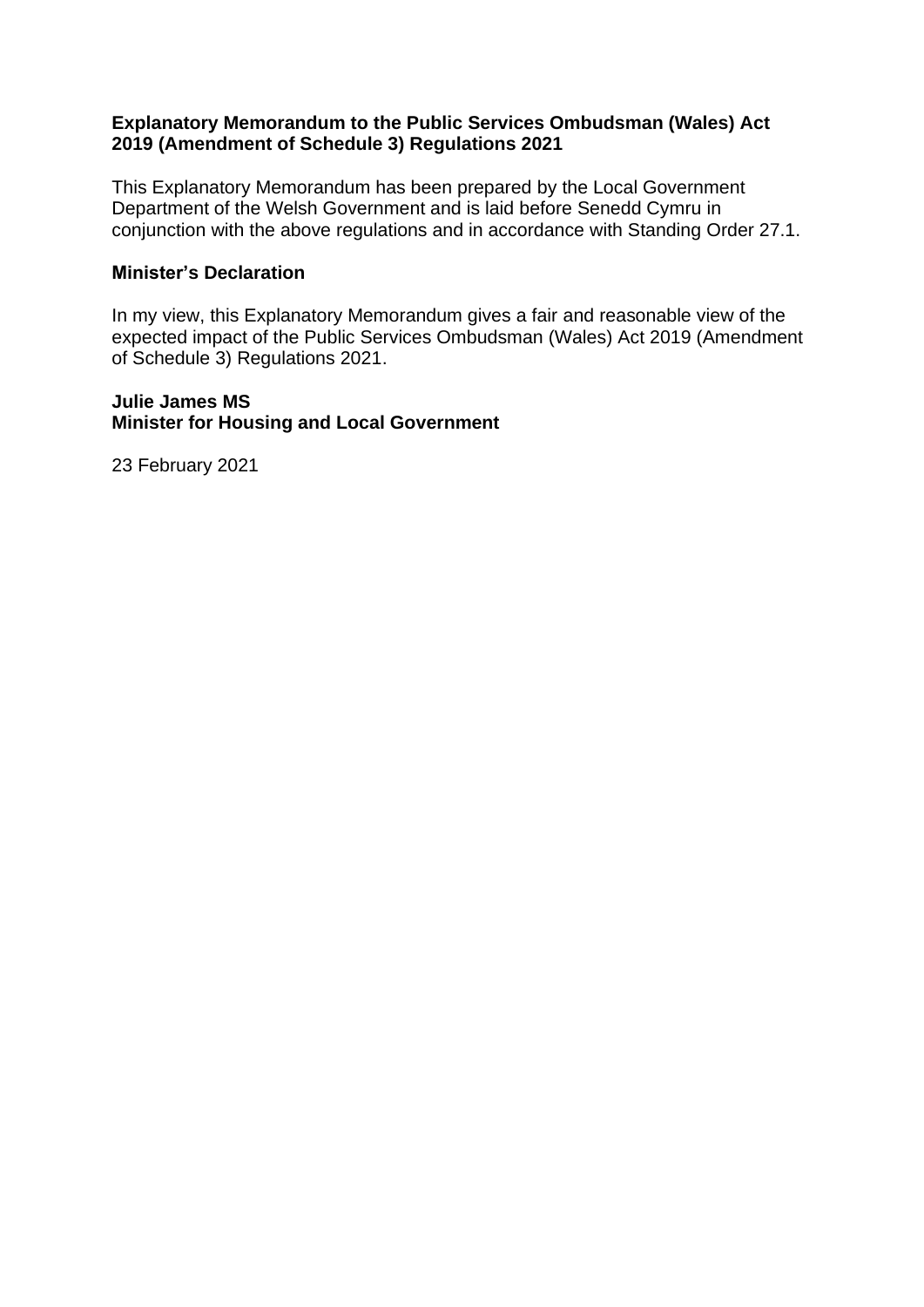# **1. Description**

Public Services Ombudsman (Wales) Act 2019 (Amendment of Schedule 3) Regulations 2021 amend the Public Services Ombudsman (Wales) Act 2019 so as to provide that corporate joint committees established by regulations made under Part 5 of the Local Government and Elections (Wales) Act 2021 are subject to the provisions of the Public Services Ombudsman (Wales) Act 2019 where relevant.

Those provisions come into force on the 1 April 2021.

## **2. Matters of special interest to the Equality, Local Government and Communities Committee**

No specific matters identified.

# **3. Legislative background**

The powers enabling these Regulations to be made are contained in section 31(2) of the Public Services Ombudsman (Wales) Act 2019. Section 31(2) provides the Welsh Ministers with a power to add to, to omit or to change the description of those lists of persons in Schedule 3 of that Act. Schedule 3 of that Act provide a list of authorities to which the Act applies.

These Regulations will be subject to the affirmative resolution procedure in the Senedd by virtue of section 31(5) of the Public Services Ombudsman (Wales) Act 2019.

Subject to approval by the Senedd, the Regulations will be made by the Minister for Housing and Local Government and come into force on 1 April 2021.

# **4. Purpose and intended effect of the legislation**

The Regulations ("amendment regulations") amend Schedule 3 of the Public Services Ombudsman (Wales) Act 2019. The amendment regulations provide that Corporate Joint Committees established under Part 5 of the Local Government and Elections (Wales) Act 2021 are subject to the provisions of the Public Services Ombudsman (Wales) Act 2019 where relevant.

Public Services Ombudsman (Wales) Act 2019 makes provision with regards to the office of the Ombudsman including the remit, roles and responsibilities of the Ombudsman. Schedule 3 of that Act provides a list of those persons or bodies that come within the remit of the Ombudsman.

Corporate Joint Committees are corporate bodies, established via regulation, and consist of those principal councils in Wales which are specified in the establishment regulations. In some circumstances National Park authorities in Wales are also included in a Corporate Joint Committee, where this is the case this will also be set out in the relevant establishment regulations.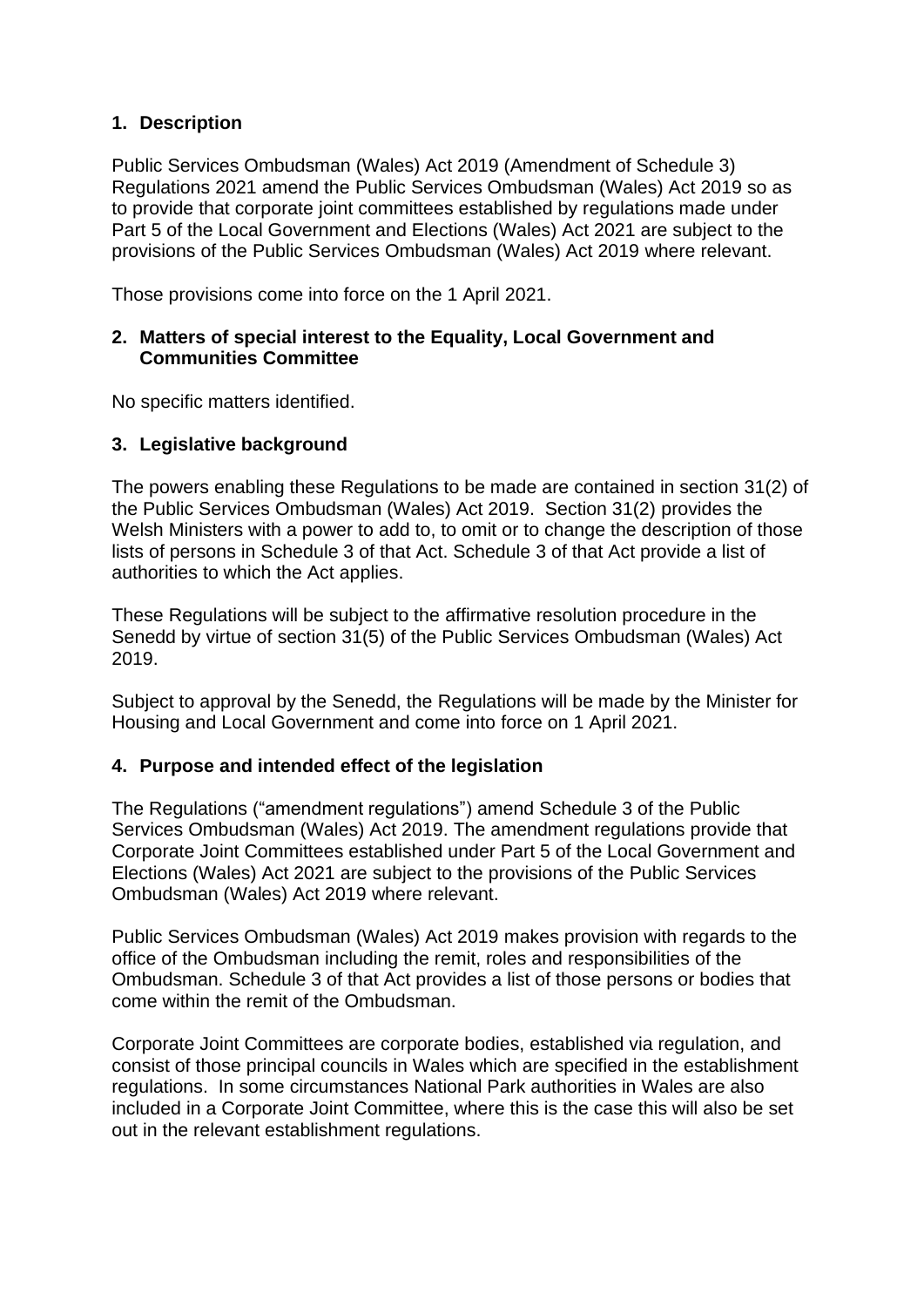The overall intent in establishing Corporate Joint Committees is that a Corporate Joint Committee will be treated as part of or a member of the 'local government family' and largely subject to the same or similar powers and duties as local authorities in the way that they operate and are governed. The amendments regulations form a package of amendments to legislation that will underpin all Corporate Joint Committees and put in place the necessary legislative framework for effective administration and governance of a Corporate Joint Committee.

The amendment regulations seek to ensure that, as part of the wider application of the local government ethical framework and Codes of Conduct to Corporate Joint Committees, that Corporate Joint Committees come with in the remit of the Public Services Ombudsman. This will enable the Ombudsman to look into any complaints made about Corporate Joint Committees. It will also enable the Ombudsman to investigate any complains made against the members of the Corporate Joint Committee in relation to breaches of their Code of Conduct.

The amendments within these regulations:

a. Amend schedule 3 of the Public Services Ombudsman (Wales) Act 2019 so as to include Corporate Joint Committees in that Schedule as a Local Government body which comes under the remit of the Ombudsman

### **5. Consultation**

Section 31(4) of the Public Services Ombudsman (Wales) Act 2019 provides that the Welsh Ministers must before making regulations using the power in section 31(2) of that Act, consult the Public Services Ombudsman for Wales and any other person they think appropriate.

The Welsh Ministers have consulted the Public Services Ombudsman for Wales. The Public Services Ombudsman for Wales agreed that it would be appropriate for Corporate Joint Committees to come within his remit.

In addition, the application of the local government ethical framework to Corporate Joint Committees and the requirement for Corporate Joint Committees to have a Code of Conduct, and so bring them within the remit of the Public Services Ombudsman Wales was considered as part of the consultation on the draft Corporate Joint Committee Establishment Regulations which ran from 12 October 2020 to 4 January 2021. In line with the approach to treating Corporate Joint Committees as part of the 'local government family' respondents agreed that Corporate Joint Committees should be subject to the same ethical framework as principal councils in Wales.

### **6. Regulatory Impact Assessment (RIA)**

A separate regulatory impact assessment has not been prepared in respect of these regulations. However, the regulatory impact assessment to accompany The Mid Wales Corporate Joint Committee Regulations 2021, The North Wales Corporate Joint Committee Regulations 2021, The South East Wales Corporate Joint Committee Regulations 2021 and The South West Wales Corporate Joint Committee Regulations 2021 assessed the potential costs and benefits associated with